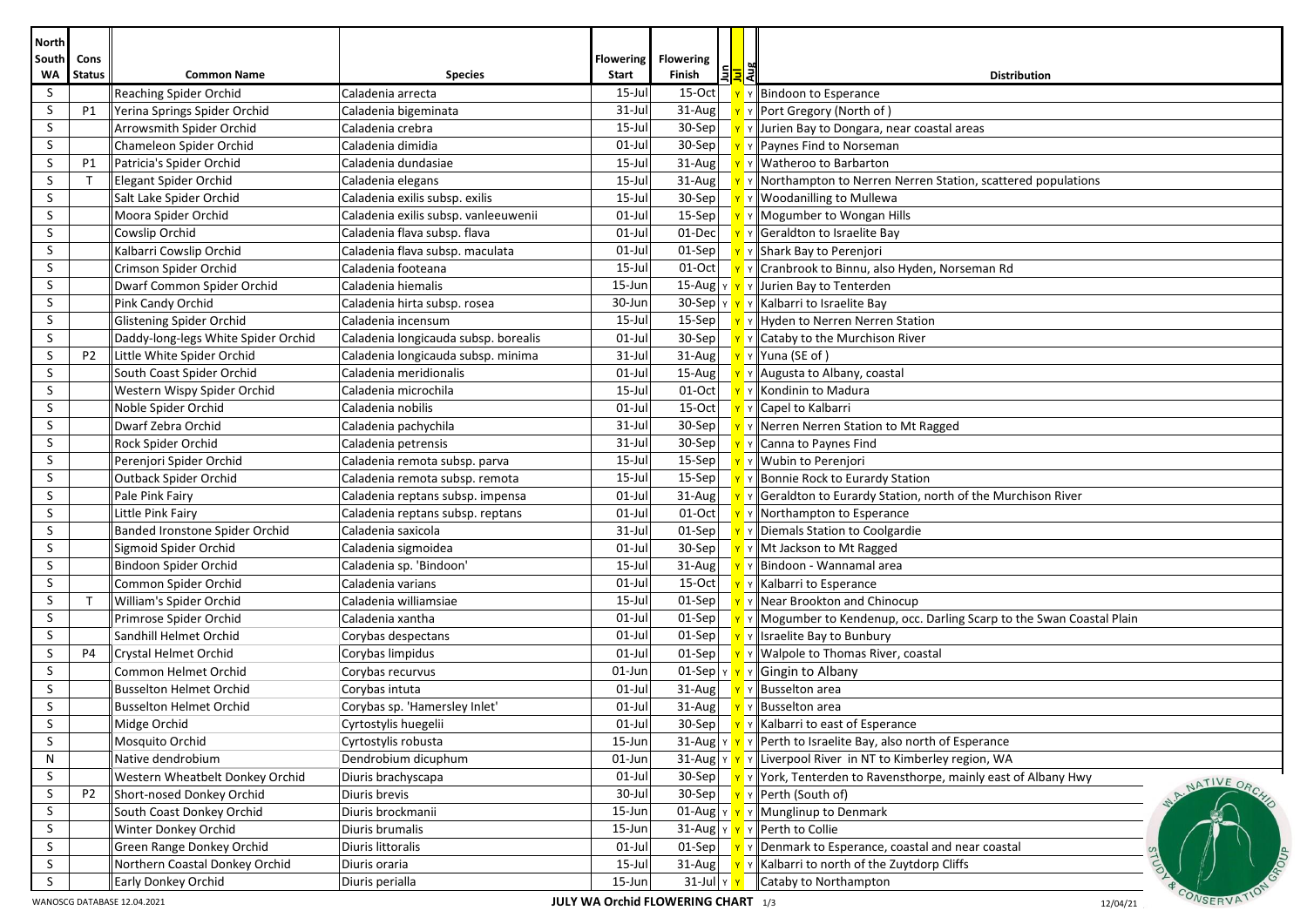| <b>North</b>       |                                                                                           |                                         |                                     |                                  |                                                                 |                                                                                                                                                     |  |  |
|--------------------|-------------------------------------------------------------------------------------------|-----------------------------------------|-------------------------------------|----------------------------------|-----------------------------------------------------------------|-----------------------------------------------------------------------------------------------------------------------------------------------------|--|--|
| South<br><b>WA</b> | Cons<br><b>Status</b>                                                                     | <b>Common Name</b>                      | <b>Species</b>                      | <b>Flowering</b><br><b>Start</b> | <b>Flowering</b><br><u>।</u><br>∏∍ <mark>∃</mark> द्य<br>Finish | <b>Distribution</b>                                                                                                                                 |  |  |
| S                  |                                                                                           | Small-flowered Donkey Orchid            | Diuris porrifolia                   | 31-Jul                           | $30-Sep$                                                        | $\mathbf{v}$ $\mathbf{v}$ Perth to Boyup Brook, between Albany Hwy and SW Hwy                                                                       |  |  |
| S.                 |                                                                                           | <b>Beautiful Donkey Orchid</b>          | Diuris pulchella                    | $15$ -Jul                        |                                                                 | 30-Sep $\mathbf{v}$ $\mathbf{v}$ Salmon Gums, Esperance to Balladonia                                                                               |  |  |
| S                  | <b>P4</b>                                                                                 | Mini Donkey Orchid                      | Diuris recurva                      | $01-Jul$                         |                                                                 | 31-Aug $\mathbf{v} \times \mathbf{B}$ Padgingarra to Kalbarri                                                                                       |  |  |
| S                  |                                                                                           | Dainty Donkey Orchid                    | Diuris refracta                     | $31 -$ Jul                       |                                                                 | 01-Sep $\mathbf{v}$ $\mathbf{v}$ Bindoon to Northampton                                                                                             |  |  |
| S                  |                                                                                           | Rock-Loving Donkey Orchid               | Diuris sp. 'Scaddan'                | $01-Jul$                         |                                                                 | $\boxed{01\text{-}Sep \boxed{Y}Y}$ Scaddan to Hyden                                                                                                 |  |  |
| S                  |                                                                                           | Arrowsmith Pansy Orchid                 | Diuris tinkeri                      | $31 -$ Jul                       |                                                                 | 30-Sep $\mathbf{v}$ $\mathbf{v}$ Y Yanchep to Geraldton                                                                                             |  |  |
| S                  | P <sub>2</sub>                                                                            | Round-leaf Pink Bunny Orchid            | Eriochilus scaber subsp. orbifolius | $01$ -Jul                        |                                                                 | $31$ -Aug $\mathbf{v}$ Y Walpole                                                                                                                    |  |  |
| S                  |                                                                                           | Pink Bunny Orchid                       | Eriochilus scaber subsp. scaber     | $01-Jul$                         |                                                                 | 01-Sep $\left \right  \mathbf{Y}$ $\mathbf{Y}$ Jurien Bay to Cape Arid National Park                                                                |  |  |
| S                  |                                                                                           | <b>Blue Fairy Orchid</b>                | Pheladenia deformis                 | 31-May                           |                                                                 | 31-Oct $\ v\ $ $\ v\ $ Murchison River to Israelite bay                                                                                             |  |  |
| S                  |                                                                                           | Fringed Leek Orchid                     | Prasophyllum fimbria                | 01-Jun                           |                                                                 | 30-Sep $\ v\ $ $\ v\ $ Kalbarri to Esperance                                                                                                        |  |  |
| S                  |                                                                                           | Little Laughing Leek Orchid             | Prasophyllum gracile                | $01$ -Jul                        |                                                                 | 31-Oct $\mathbf{v}$ $\mathbf{v}$ Shark Bay to Eyre                                                                                                  |  |  |
| S                  |                                                                                           | Autumn Leek Orchid                      | Prasophyllum parvifolium            | $01$ -Jun                        |                                                                 | 15-Aug $\ v\ $ $\ v\ $ Eneabba to Manjimup, also scattered populations to Mt Ragged                                                                 |  |  |
| S                  |                                                                                           | <b>Coastal Short Eared Snail Orchid</b> | Pterostylis actites                 | $21$ -Jul                        |                                                                 | 15-Sep $\mathbf{v} \times \mathbf{P}$ Perth to Israelite Bay                                                                                        |  |  |
| S                  |                                                                                           | Narrow Hooded Shell Orchid              | Pterostylis angusta                 | 15-May                           |                                                                 | $\overline{31}$ -Jul $\overline{Y}$ Stirliing Range to Brookton                                                                                     |  |  |
| S                  |                                                                                           | Varicoloured Banded Greenhood           | Pterostylis arbuscula               | 01-Jun                           |                                                                 | 31-Aug $\sqrt{\mathbf{v}^T\mathbf{v}^T}$ $\sqrt{\mathbf{R}}$ Ravensthorpe, Brookton to north of Merredin with a disjunct population at Toolina Cove |  |  |
| S                  |                                                                                           | <b>Brown-veined Shell Orchid</b>        | Pterostylis aspera                  | 15-May                           |                                                                 | 31-Jul $\  \mathbf{v} \ $ Dongara to Jerramungup                                                                                                    |  |  |
| S                  |                                                                                           | <b>Crowded Banded Greenhood</b>         | Pterostylis atrosanguinea           | 01-Jun                           |                                                                 | 30-Sep $\ v\ $ $\ v\ $ Katanning to Wongan Hills                                                                                                    |  |  |
| S                  |                                                                                           | <b>Bird Orchid</b>                      | Pterostylis barbata                 | 31-Jul                           |                                                                 | 30-Sep $\mathbf{v}$ $\mathbf{v}$ Bindoon to Albany                                                                                                  |  |  |
| S                  |                                                                                           | Dwarf Shell Orchid                      | Pterostylis brevichila              | $01$ -Jul                        |                                                                 | 30-Sep $\mathbf{v} \times \mathbf{v}$ Hyden to Mt Ragged, also west of Woodanilling                                                                 |  |  |
| S                  |                                                                                           | <b>Short Eared Snail Orchid</b>         | Pterostylis brevisepala             | $21$ -Jul                        |                                                                 | 07-Sep $\mathbf{v} \times \mathbf{P}$ $\mathbf{v}$ Perth to Lancelin, near coastal areas                                                            |  |  |
| S                  |                                                                                           | Cupped Banded Greenhood                 | Pterostylis concava                 | $01$ -Jun                        |                                                                 | 31-Aug $\ v\ $ $\ v\ $ Bindoon to Mt Barker, also near Thomas River east of Esperance                                                               |  |  |
| S                  |                                                                                           | Darling Range Banded Greenhood          | Pterostylis crebriflora             | $01-Jul$                         |                                                                 | 30-Sep $\ $ <b>y</b> $\sqrt{}$ Darling Range near Perth with some scattered occurrences on the Swan Coastal plain                                   |  |  |
| S                  |                                                                                           | Slender Snail Orchid                    | Pterostylis crispula                | $01-Jul$                         |                                                                 | 01-Oct $\ \mathbf{v}\ $ $\mathbf{v}\ $ Perth to Albany, inland in higher rainfall areas with disjunct population at Banks Rock                      |  |  |
| S                  |                                                                                           | <b>Robust Snail Orchid</b>              | Pterostylis dilatata                | 15-May                           |                                                                 | 31-Aug $\ $ $\mathbf{v}$ $\ $ $\mathbf{v}$ $\ $ Geraldton to Toolina Cove                                                                           |  |  |
| S                  | P3                                                                                        | Hairy-leafed Snail Orchid               | Pterostylis echinulata              | 01-Jun                           |                                                                 | 31-Jul $\ v\ $   York to east of Hyden and south to Lake Grace                                                                                      |  |  |
| S                  |                                                                                           | Red-sepalled Snail Orchid               | Pterostylis erubescens              | 31-Jul                           |                                                                 | 30-Sep $\mathbf{v}$ $\mathbf{v}$ Mandurah to Albany                                                                                                 |  |  |
| S                  |                                                                                           | Red-veined Shell Orchid                 | Pterostylis hamiltonii              | $15-May$                         |                                                                 | 15-Aug $\mathbf{v} \times \mathbf{v}$ Toodyay to Stirling Range                                                                                     |  |  |
| S                  |                                                                                           | Southwest Granite Snail Orchid          | Pterostylis jacksonii               | $15$ -Jul                        |                                                                 | 15-Sep   <mark>Y</mark> Y Walpole area                                                                                                              |  |  |
| S                  |                                                                                           | Kalbarri Shell Orchid                   | Pterostylis microglossa             | $01$ -Jun                        |                                                                 | 31-Jul Y Y Shark Bay to Moore River                                                                                                                 |  |  |
| S                  |                                                                                           | Midget Greenhood                        | Pterostylis mutica                  | $15$ -Jul                        |                                                                 | 15-Oct $\mathbf{v}$ $\mathbf{v}$ Wongan Hills to the SA border                                                                                      |  |  |
| S                  |                                                                                           | Round Sepalled Greenhood                | Pterostylis orbiculata              | 15-Jun                           |                                                                 | 31-Aug $\ v - v\ $ N of Geraldton to Bunbury, 150 kms inland; scattered between Mt Barker and Ravensthorpe                                          |  |  |
| S                  |                                                                                           | Fawn Snail Orchid                       | Pterostylis parva                   | $01$ -Jul                        |                                                                 | 31-Aug $\ \mathbf{v}\ $ Stirling Range to Israelite Bay and inland to Southern Cross                                                                |  |  |
| S                  |                                                                                           | <b>Broad-petalled Snail Orchid</b>      | Pterostylis platypetala             | 15-Jun                           |                                                                 | 15-Aug Y Y Y Kalbarri to Brookton                                                                                                                   |  |  |
| S                  |                                                                                           | Curled-tongue Shell Orchid              | Pterostylis rogersii                | $01$ -Jun                        |                                                                 | 31-Aug $\ v\ $ $\ v\ $ Binningup to Esperance, narrow coastal band                                                                                  |  |  |
| S                  |                                                                                           | Dark Banded Greenhood                   | Pterostylis sanguinea               | $01$ -Jun                        |                                                                 | 30-Sep $\ v\ $ $\ v\ $ Mullewa to Toolinna Cove                                                                                                     |  |  |
| S                  |                                                                                           | Frog Greenhood                          | Pterostylis sargentii               | $01$ -Jul                        |                                                                 | 31-Oct   <u>v</u> v    Nerren Nerren Station to Israelite Bay                                                                                       |  |  |
| <sub>S</sub>       |                                                                                           | Green-veined Shell Orchid               | Pterostylis scabra                  | 01-May                           |                                                                 | 31-Aug $\mathbf{v} \times \mathbf{v}$ Kalbarri to Esperance                                                                                         |  |  |
| S.                 |                                                                                           | Hairy Stemmed Snail Orchid              | Pterostylis setulosa                | $01$ -Jul                        |                                                                 | 30-Sep $\mathbf{v}$ $\mathbf{v}$ Morth of State Barrier Fence on NW Coast Highway to Balladonia and west to Brookton                                |  |  |
| S                  |                                                                                           | Northhampton Midget Greenhood           | Pterostylis sinuata                 | 15-Jul                           |                                                                 | 31-Aug $\mathbf{v}$ $\mathbf{v}$ Northampton to Mt Gregory                                                                                          |  |  |
| S                  |                                                                                           | <b>Coastal Snail</b>                    | Pterostylis sp. 'coastal snail'     | $01$ -Jul                        |                                                                 | 31-Aug $\mathbf{v}$ $\mathbf{v}$ Bremer Bay to Israelite Bay<br>NATIVE ORC                                                                          |  |  |
| S                  |                                                                                           | Northern Banded Greenhood               | Pterostylis sp. 'northern'          | 31-May                           | $31$ -Jul $\sqrt{r}$                                            | Cataby to Binnu                                                                                                                                     |  |  |
| S                  |                                                                                           | <b>Brittle Snail Orchid</b>             | Pterostylis timothyi                | $01$ -Jul                        |                                                                 | 30-Sep $\mathbf{v} \times \mathbf{v}$ Kojonup to Esperance and north to Babakin                                                                     |  |  |
| S                  |                                                                                           | <b>Banded Greenhood</b>                 | Pterostylis vittata                 | 15-Apr                           |                                                                 | 30-Sep $\  \mathbf{v} \  \mathbf{v} \ $ Perth to Balladonia                                                                                         |  |  |
| S                  |                                                                                           | Eastern Granite Snail Orchid            | Pterostylis voigtii                 | $01$ -Jul                        |                                                                 | 01-Sep $\mathbf{v}$ $\mathbf{v}$ Esperance to Israelite Bay                                                                                         |  |  |
| S                  |                                                                                           | South Coast Underground Orchid          | Rhizanthella johnstonii             | 15-Jun                           | $31$ -Jul $\gamma$ $\gamma$                                     | Munglinup area east of Ravensthorpe                                                                                                                 |  |  |
| N                  | P1                                                                                        |                                         | Spiculaea ciliata                   | 15-Jun                           | $15$ -Jul $\vert \text{y} \vert \text{y}$                       | Single plant found in the Kimberley                                                                                                                 |  |  |
|                    | CONSERVA<br>JULY WA Orchid FLOWERING CHART 2/3<br>WANOSCG DATABASE 12.04.2021<br>12/04/21 |                                         |                                     |                                  |                                                                 |                                                                                                                                                     |  |  |